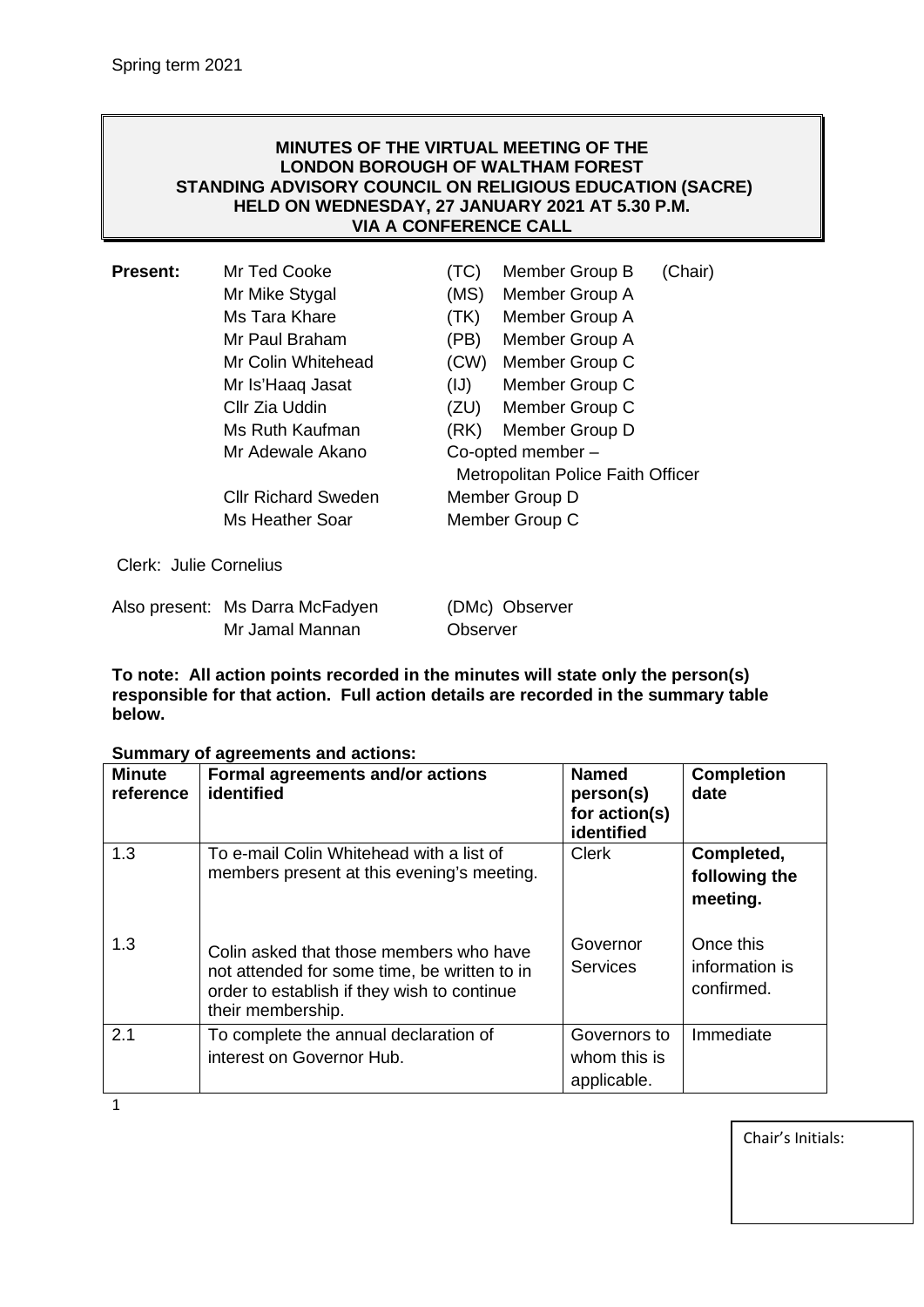| 4.2      | To convene a Working Party to discuss the       | Darra              | As soon as        |
|----------|-------------------------------------------------|--------------------|-------------------|
| 'Matters | Annual Plan.                                    | McFadyen           | possible.         |
| arising' |                                                 |                    |                   |
| 4.2      | To e-mail Adewale with suggested dates to       | Darra              | As soon as        |
| 'Matters | invite a representative from PREVENT to         | McFadyen           | possible.         |
| arising' | attend a meeting.                               |                    |                   |
| 4.2      | To send to the Chair and Darra McFadyen, a      | Is'Haaq Jasat      | Immediate         |
| 'Matters | list of Teachers who have expressed an          |                    |                   |
| arising' | interest in joining SACRE.                      |                    |                   |
| 4.2      | To organise a meeting with Is'Haaq and          | Darra              | As soon as        |
| 'Matters | Secondary Head Teachers regarding the           | McFadyen           | possible.         |
| arising' | launch of the new curriculum.                   |                    |                   |
| 4.2      | To circulate and upload to Governor Hub, the    | Darra              | Immediate         |
| 'Matters | syllabus presentation by RE Today.              | McFadyen           |                   |
| arising' |                                                 |                    |                   |
| 4.2      | To contact the Faith and Belief Forum to        | Darra              | Prior to the next |
| 'Matters | explore the types of support they can offer to  | McFadyen           | meeting.          |
| arising' | schools.                                        |                    |                   |
| 5.       | To contact Pastors, etc. in the African         | Adewale            | As soon as        |
|          | Caribbean Free Church regarding recruitment     | Akano              | possible.         |
|          | of members to Group A.                          |                    |                   |
| 5.       | To contact a Council Officer who may have       | <b>Cllr Sweden</b> | As soon as        |
|          | an interest in joining the SACRE.               |                    | possible.         |
| 5.       | To follow up with anyone from the Muslim        | Is-Haaq            | As soon as        |
|          | faith who would be interested in joining the    | Jasat              | possible.         |
|          | SACRE and to update Colin.                      |                    |                   |
| 5.       | To write to teachers who have expressed an      | Darra              | Immediate         |
|          | interest in becoming members and to invite      | McFadyen           |                   |
|          | them to attend a meeting.                       |                    |                   |
| 5.       | To e-mail Donna Miller, the list of prospective | Colin              | Upon receipt of   |
|          | members suggested by fellow members.            | Whitehead          | this information. |
| 5.       | To make contact with representatives from       | Chair              | As soon as        |
|          | the Romanian and Greek Churches.                |                    | possible.         |
| 5.       | To contact someone in the Bah'hai               | <b>Tara Khare</b>  | As soon as        |
|          | community.                                      |                    | possible.         |
| 6.       | To e-mail Darra and the Chair, with the         | <b>Members</b>     | When possible.    |
|          | YouTube reference for the film shown            |                    |                   |
|          | regarding HMD.                                  |                    |                   |
| 8.       | To look at the draft collective worship         | <b>Members</b>     | Immediate         |
|          | guidance on the Hub                             |                    |                   |
| 8.       | To review the collective worship guidance       | <b>Members</b>     | Prior to the next |
|          | and the Ramadan guidance.                       |                    | meeting.          |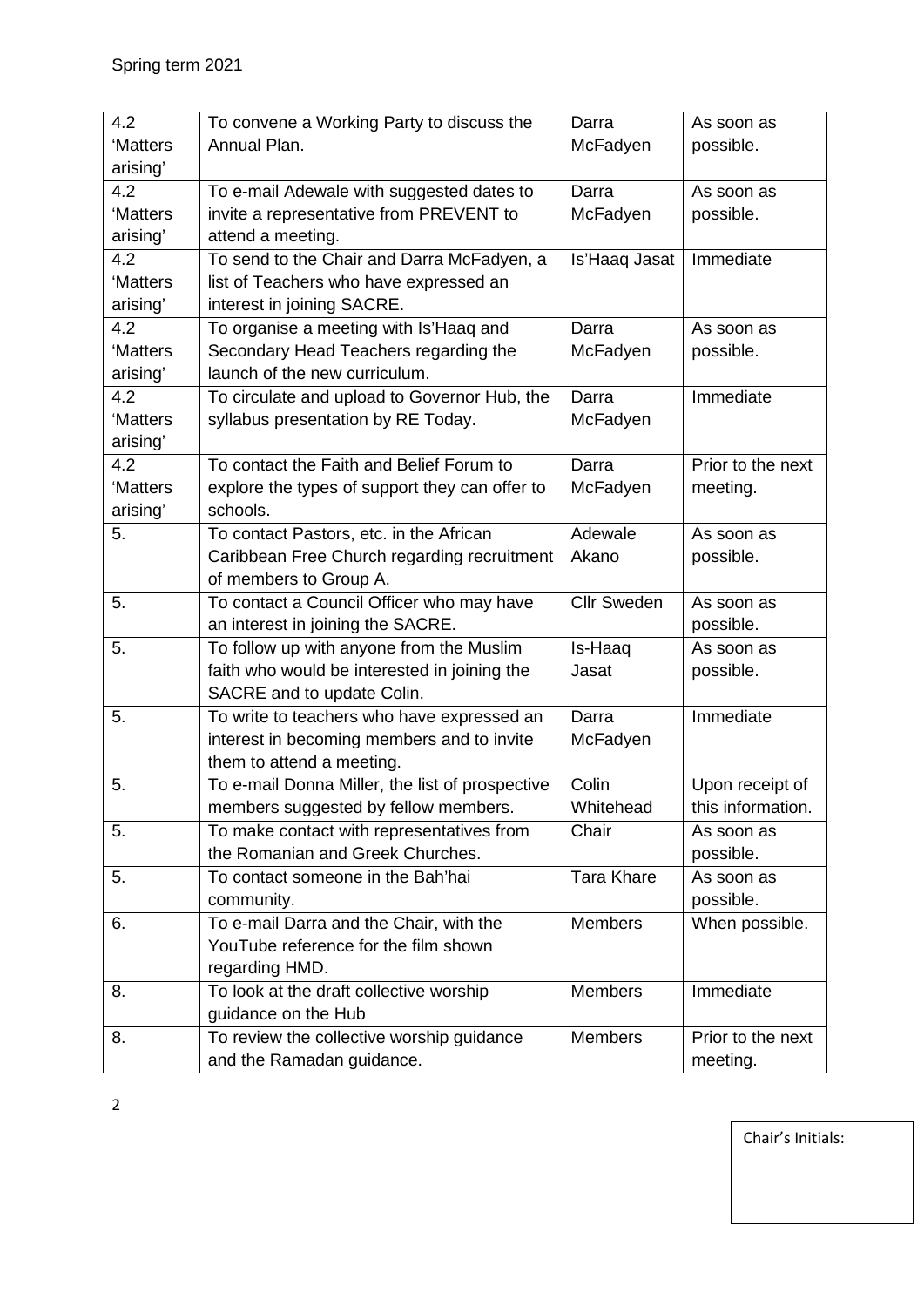| 8.   | To convene a Working Party to discuss                        | Darra    | The week after |
|------|--------------------------------------------------------------|----------|----------------|
|      | collective worship guidance.                                 | McFadyen | next.          |
| 9.1  | To contact the LADO to provide an update on                  | Darra    | Immediate      |
|      | members' safeguarding responsibilities.                      | McFadyen |                |
| 10.  | To request Donna Miller to publish the                       | Darra    | Immediate      |
|      | Annual Report 2019/2020.                                     | McFadyen |                |
| 12.1 | Date of next meeting:                                        | All      |                |
|      | Wednesday, 24 March at 5.30 p.m. This will                   |          |                |
|      | be a virtual meeting.                                        |          |                |
| 12.2 | <b>Agenda items:</b>                                         | All      |                |
|      | 1. To regularly review the progress regarding<br>membership. |          |                |
|      | 2. 2018 Collective Worship report                            |          |                |
|      | Agenda Items carried over                                    |          |                |
|      | 1. To review a later start time for forthcoming              |          |                |
|      | meetings and next year, to consider                          |          |                |
|      | different days on which to meet.                             |          |                |

# **1. WELCOME, INTRODUCTIONS AND APOLOGIES FOR ABSENCE**<br>1.1 The Chair welcomed everyone to the meeting, with a warm welcome

- The Chair welcomed everyone to the meeting, with a warm welcome extended to Jamal Mannan. Jamal, who is attending as an observer, has expressed an interest in joining the SACRE.
- 1.2 Apologies for absence received and accepted Apologies were received and accepted from Mr Keith Pilling who is unable to attend virtual meetings.
- 1.3 Apologies for absence not received and agreed action

Discussion took place regarding members who had not attended meetings for some time. The Clerk will send Colin a list of members in attendance today, which Colin will cross reference against the SACRE membership list. Colin asked that those members who have not attended for some time, be written to in order to establish if they wish to continue their membership. **Action: Clerk/Governor Services**

*Following the meeting, Colin confirmed with the Clerk the following information: The members not attending or sending apologies at the last meeting were:*

- *Group A - Mr Said Looc*
- *Group B - Fr Alex Summers, Ms Jeanette Waller*
- *Group C – Ms Emma Lloyd, Mr Lashanna Hamilton, Ms Emma Lloyd, Ms Katharine O'Brien, Mr Dermott O'Neil*
- *Group D - Cllr Anna Mbachu, Cllr Catherine Saumarez*

*Colin does not believe that any attendance or apologies have been recorded for any of the members above.*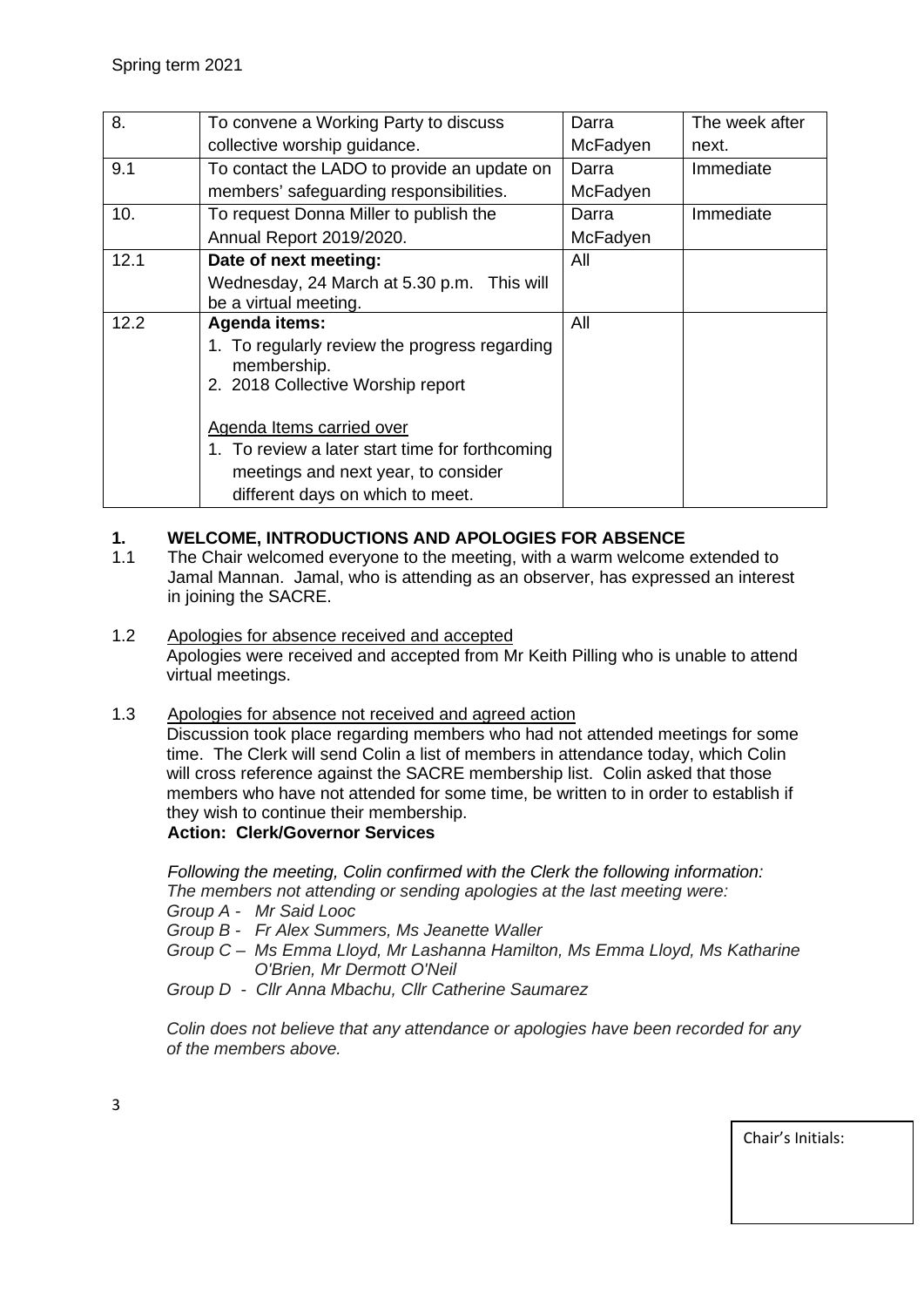*Mr Keith Pilling gave his apologies some time ago stating that he would not be able to attend meetings on Zoom due to his visual disability.*

1.4 Meeting / sign in requests

In response to the Chair requesting confirmation that all members present, had signed in, members confirmed this.

## **2. DECLARATIONS OF INTEREST**

2.1 Members to confirm return of annual declaration of interest forms to the Clerk, via Governor Hub

The Chair said he was aware that some but not all members had completed an annual declaration of interest via Governor Hub. The Chair requested this was completed immediately within the Governor's own personal section on the Hub. Once completed in this area, this information will then pre-populate in other relevant places, e.g. membership lists on the Hub.

## **Action: Members to whom this is applicable**

- 2.1.1 The Chair advised that he had been asked and had accepted an invitation to become a member of the Griffin Education Trust. Consequently and due to a conflict of interest, he had relinquished his membership of the Governing Body of Lammas school, which is part of the Griffin Schools Trust.
- 2.1.2 Is'Haaq Jasat is a Governor at Eden Girls school, where he is employed.

Jamal Mannan, an observer at this evening's meeting, is Is'Haaq's brother-in-law.

- 2.1.3 Ruth Kaufman declared an interest in that she is a Trustee of Humanist UK.
- 2.2 Members to declare any personal or pecuniary interests relating to this meeting's agenda

There were no declarations made.

#### **3. QUORATE**

The meeting was quorate with a representative from each member group in attendance.

- **4. MINUTES OF THE MEETINGS HELD ON 25 November 2020 and 8 December 2020**
- 4.1 Minutes of the meeting held on 25 November 2020

These were **agreed** as a true and accurate record subject to the following amendments.

**Minute 4.3:** To amend the action relating to the current Code of Conduct. This should read 'to incorporate the comments made by Ruth at the previous meeting and to re-upload the Code of Conduct to Governor Hub'.

**Minute 5.2**: To amend the final sentence to read: 'It was noted this was already an action on the 20/21 Action Plan.'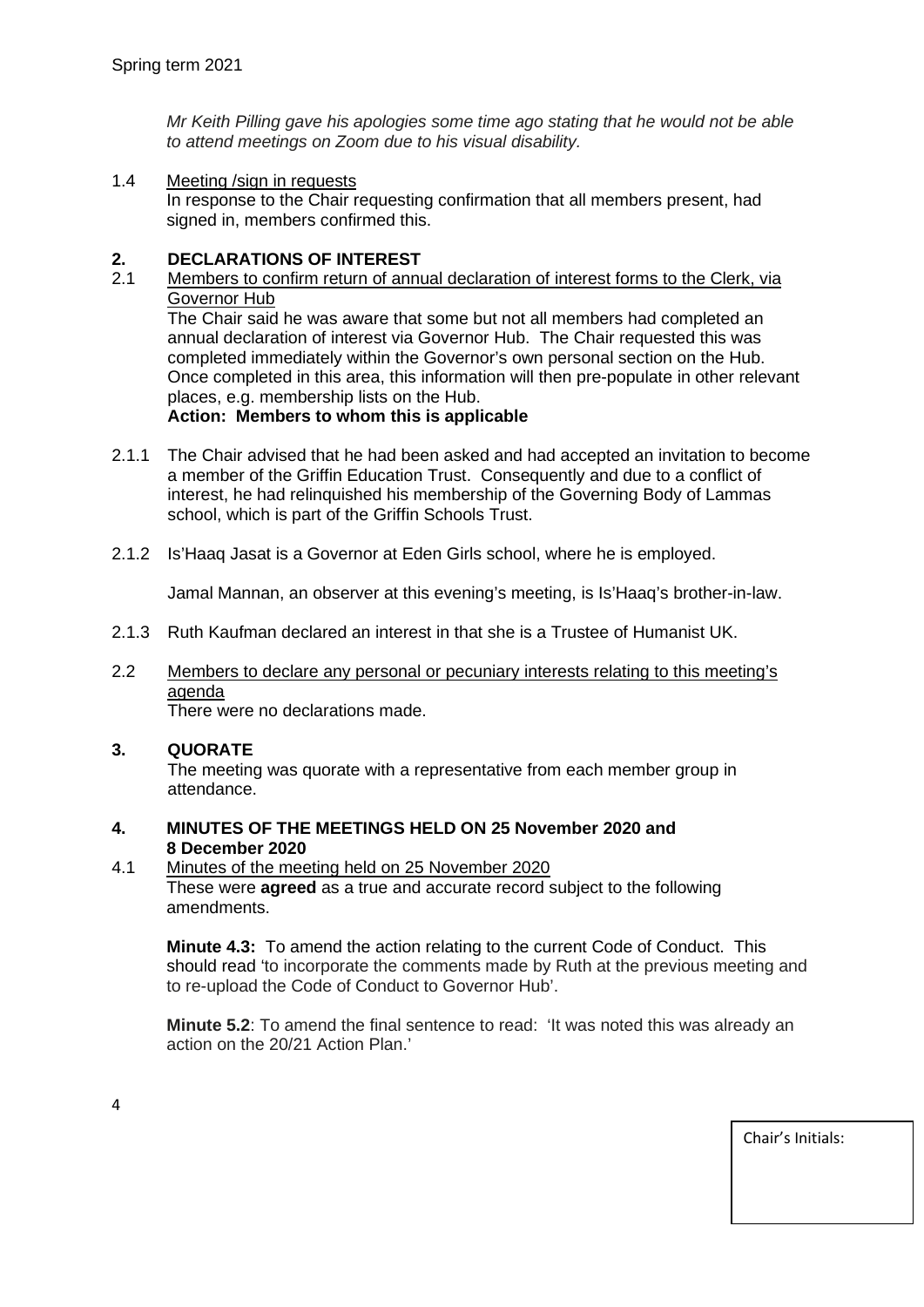**Minute 9.1:** To amend the first sentence of the final bullet point, to read: 'In response to Ruth asking how RE and RSE were seen to be connected ...'

The Chair will electronically sign a copy of the minutes.

#### 4.2 Matters arising

An action update status is provided in the table below, together with any additional information.

| <b>Minute</b><br>reference                                           | Formal agreements and/or actions<br>identified                                                                                                                                                   | <b>Named</b><br>person(s)<br>for action(s)<br>identified | <b>Action status</b><br>update                                                            |
|----------------------------------------------------------------------|--------------------------------------------------------------------------------------------------------------------------------------------------------------------------------------------------|----------------------------------------------------------|-------------------------------------------------------------------------------------------|
| 2.1                                                                  | To liaise with Donna Miller at Governor<br>Services, regarding some members still being<br>unable to access, via Governor Hub, the<br>annual Declaration of Personal and<br>Pecuniary Interests. | Chair                                                    | This is<br>underway and<br>with further<br>discussion<br>taking place at<br>this meeting. |
| 4.1                                                                  | To sign the approved minutes of the meeting<br>held on 16/09/2020.                                                                                                                               | Chair                                                    | <b>Completed</b><br>The Chair is<br>now signing<br>minutes<br>electronically.             |
| 5.2<br>'Matters<br>arising'<br>Minute<br>2.1                         | To provide assistance to Cllr Sweden, with<br>the link to Governor Hub to access minutes of<br>meetings, etc.                                                                                    | Governor<br><b>Services</b>                              | <b>Completed</b>                                                                          |
| 4.2<br>'Matters<br>arising'<br>Minute<br>5.1                         | To organise to sign a copy of the agreed<br>minutes of the meeting held on 8 July, 2020.                                                                                                         | Chair                                                    | <b>Completed</b>                                                                          |
| 4.2<br>'Matters<br>arising'<br>Minute<br>5.2<br>'Matters<br>arising' | To sign a copy of the approved minutes of<br>the meeting held on 29 April, 2020.                                                                                                                 | Chair                                                    | <b>Completed</b>                                                                          |
| 4.2<br>'Matters<br>arising'                                          | To sign a copy of the approved minutes of<br>the meeting held on 25 March, 2020.                                                                                                                 | Chair                                                    | <b>Completed</b>                                                                          |

# **Summary of agreements and actions:**

5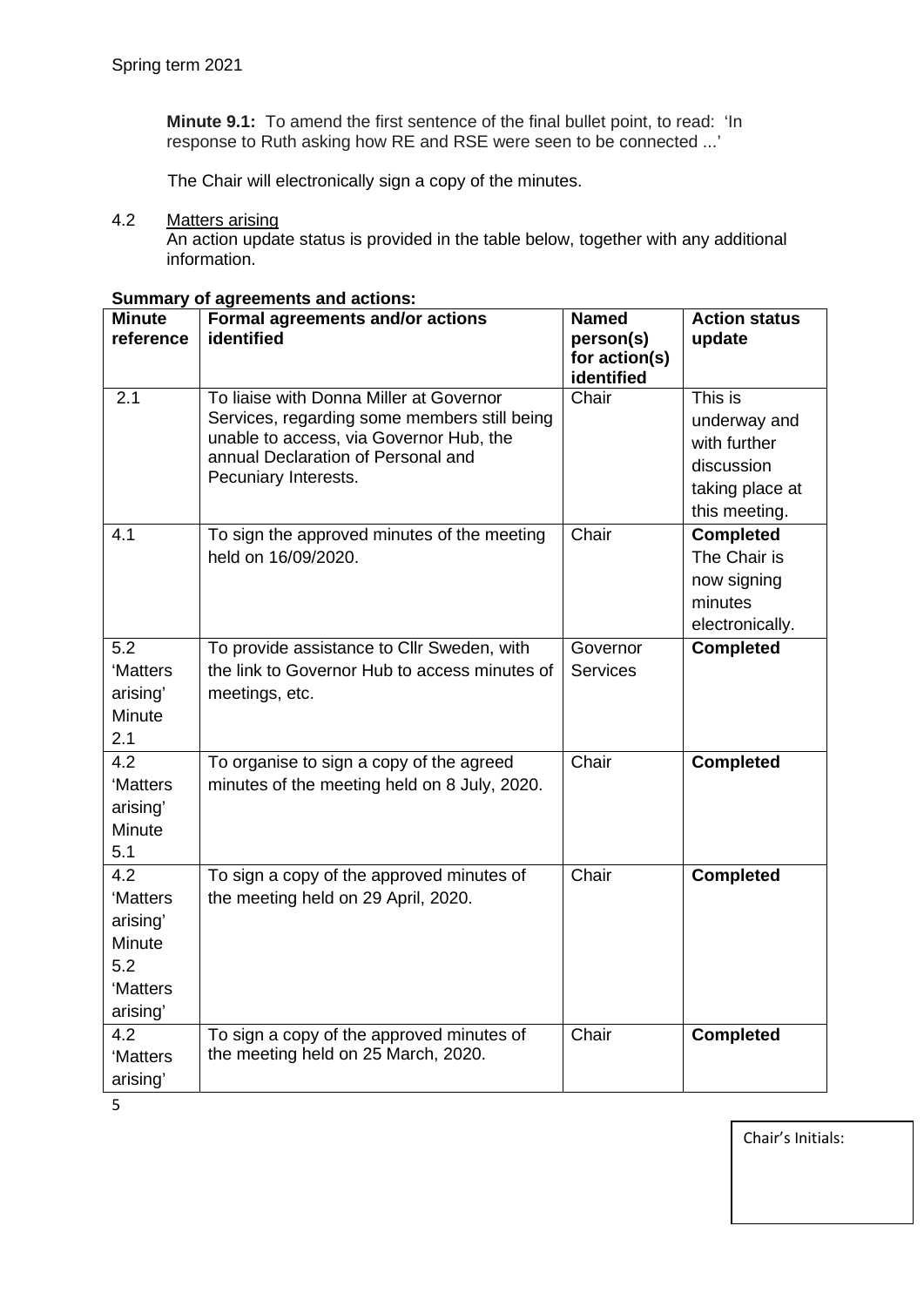| Minute<br>5.2<br>'Matters<br>arising'<br>4.2<br>'Matters<br>arising'<br>Minute<br>3.2.3 | To include questions relating to RE GCSE,<br>within a more general questionnaire sent to<br>schools. Prior to doing this, to produce a pilot<br>questionnaire to be circulated to members,<br>before circulating to schools. | Darra<br>McFadyen                      | <b>Completed</b>                                                                                                     |
|-----------------------------------------------------------------------------------------|------------------------------------------------------------------------------------------------------------------------------------------------------------------------------------------------------------------------------|----------------------------------------|----------------------------------------------------------------------------------------------------------------------|
| 4.2<br>'Matters<br>arising'<br>Minute<br>3.2.3                                          | To review the pilot questionnaire and send<br>comments to Darra and the Chair.                                                                                                                                               | <b>Members</b>                         | <b>Completed</b>                                                                                                     |
| 4.2<br>'Matters<br>arising'<br>Minute<br>3.2.4                                          | To send an invite to Colin, Heather, Ruth,<br>Is'Haaq and the Chair regarding the<br>convening of a Working Party to discuss the<br>Annual Plan.                                                                             | Darra<br>McFadyen                      | C/forward.<br>Work on the<br>Annual Plan has<br>commenced but<br>a Working Party<br>has not yet<br>convened.         |
| 4.2<br>'Matters<br>arising'<br>Minute<br>6.1                                            | To send to all members, details of on-line<br>safeguarding training.                                                                                                                                                         | Governor<br><b>Services</b>            | <b>Completed</b>                                                                                                     |
| 4.2<br>'Matters<br>arising'<br>Minute 7.                                                | To display membership details on the front of<br>the agenda, as is the practice for Governing<br>Body meetings.                                                                                                              | Governor<br><b>Services</b>            | To be discussed<br>at this evening's<br>meeting.                                                                     |
| 4.2<br>'Matters<br>arising'<br>Minute<br>7.1.2                                          | To e-mail members (and copying in Darra<br>McFadyen) regarding recruitment of Muslim<br>members.                                                                                                                             | Chair                                  | This is in<br>progress. The<br>Chair wished to<br>thank Jamal for<br>his attendance<br>at this evening's<br>meeting. |
| 4.2<br>'Matters<br>arising'<br>Minute<br>8.1.6                                          | To upload to the Hub, confirmed dates for<br>other London SACRE group meetings.<br>To circulate to members, a schedule of visits<br>to other London SACRE groups.                                                            | Darra<br>McFadyen<br>Darra<br>McFadyen | <b>Completed</b><br>Ruth and<br>Is'Haaq have                                                                         |

6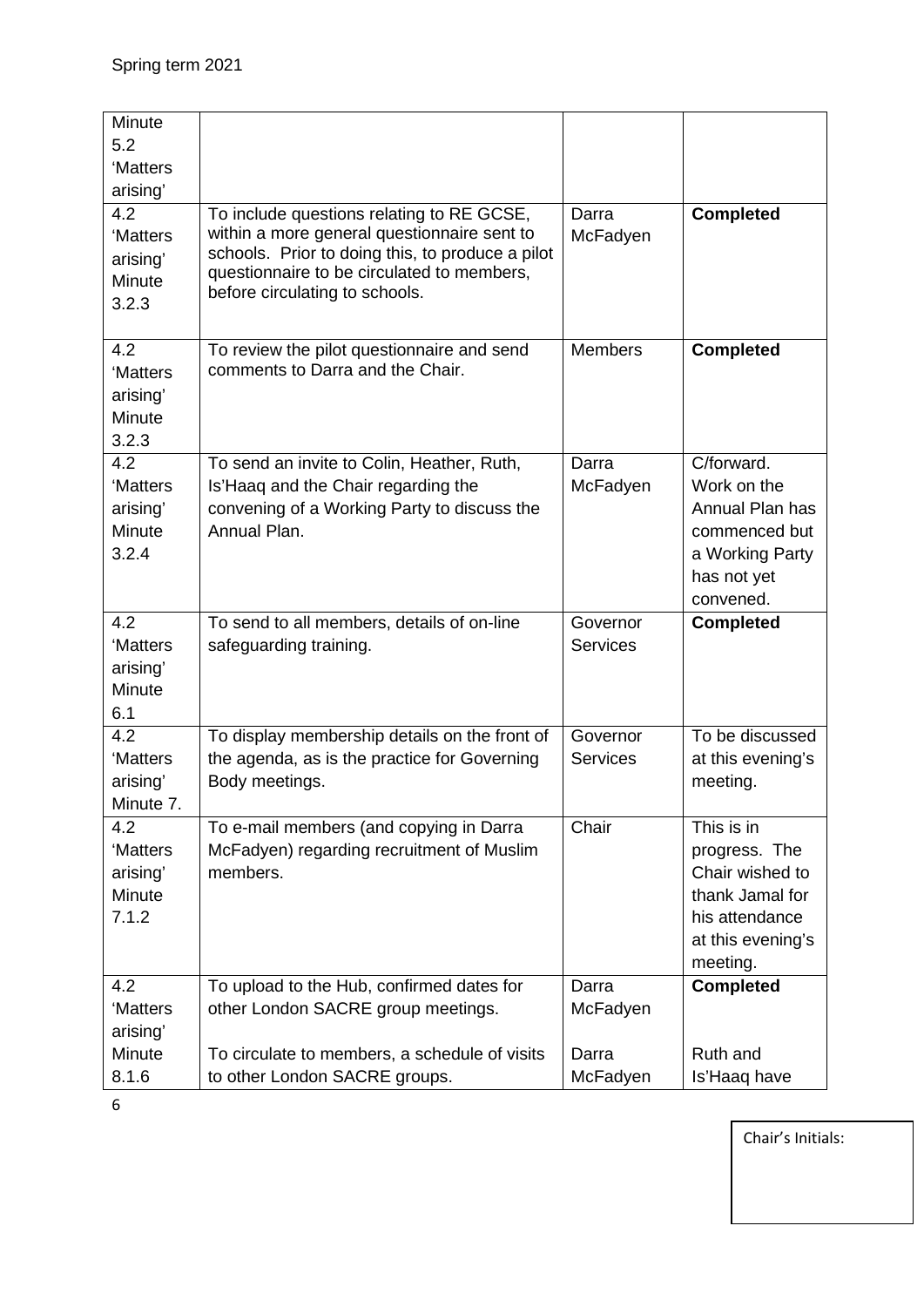|          |                                               |                | received invites   |
|----------|-----------------------------------------------|----------------|--------------------|
|          |                                               |                | to meetings in     |
|          |                                               |                | Newham and         |
|          |                                               |                | Barking &          |
|          |                                               |                | Dagenham.          |
|          |                                               |                | Colin has been     |
|          |                                               |                | invited to         |
|          |                                               |                | meetings in        |
|          |                                               |                | Hackney and        |
|          |                                               |                | Bromley.           |
|          |                                               |                | Is'Haaq has also   |
|          |                                               |                | been invited to    |
|          |                                               |                | attend a           |
|          |                                               |                | meeting in         |
|          |                                               |                | Haringey;          |
|          |                                               |                | Is'Haaq said he    |
|          |                                               |                | knows the          |
|          |                                               |                | Mayor well.        |
| 4.2      | To inform Adewale if wishing to either attend | <b>Members</b> | On-going           |
| 'Matters | a community PREVENT meeting or if wishing     |                | The Chair said     |
| arising' | to invite someone from PREVENT to attend a    |                | this follows on    |
| Minute   | SACRE meeting.                                |                | from some of       |
| 9.1      |                                               |                | the work           |
|          |                                               |                | undertaken with    |
|          |                                               |                | Steve last year.   |
|          |                                               |                | See below for      |
|          |                                               |                | further            |
|          |                                               |                | information.       |
| 4.2      | To set up a meeting for the core support      | Chair/Darra    | <b>Completed</b>   |
| 'Matters | group.                                        | McFadyen       | A meeting took     |
| arising' |                                               |                | place but          |
| Minute   |                                               |                | unfortunately      |
| 9.2      |                                               |                | this was not       |
|          |                                               |                | quorate.           |
| 5.2.7    | To e-mail Colin Whitehead if interested in    | <b>Members</b> | <b>Completed</b>   |
|          | assisting with the process of recruiting new  |                | No e-mails were    |
|          | members.                                      |                | received.          |
|          |                                               |                |                    |
|          | To liaise with Donna Miller, Governor         | Colin          | Colin had met      |
|          | Services, to establish a date for interested  | Whitehead      | with Donna         |
|          | members to meet to discuss SACRE              |                | Miller to discuss. |
|          | recruitment.                                  |                |                    |
| 6.6      | To circulate the questionnaire, following the | Darra          | <b>Completed</b>   |

7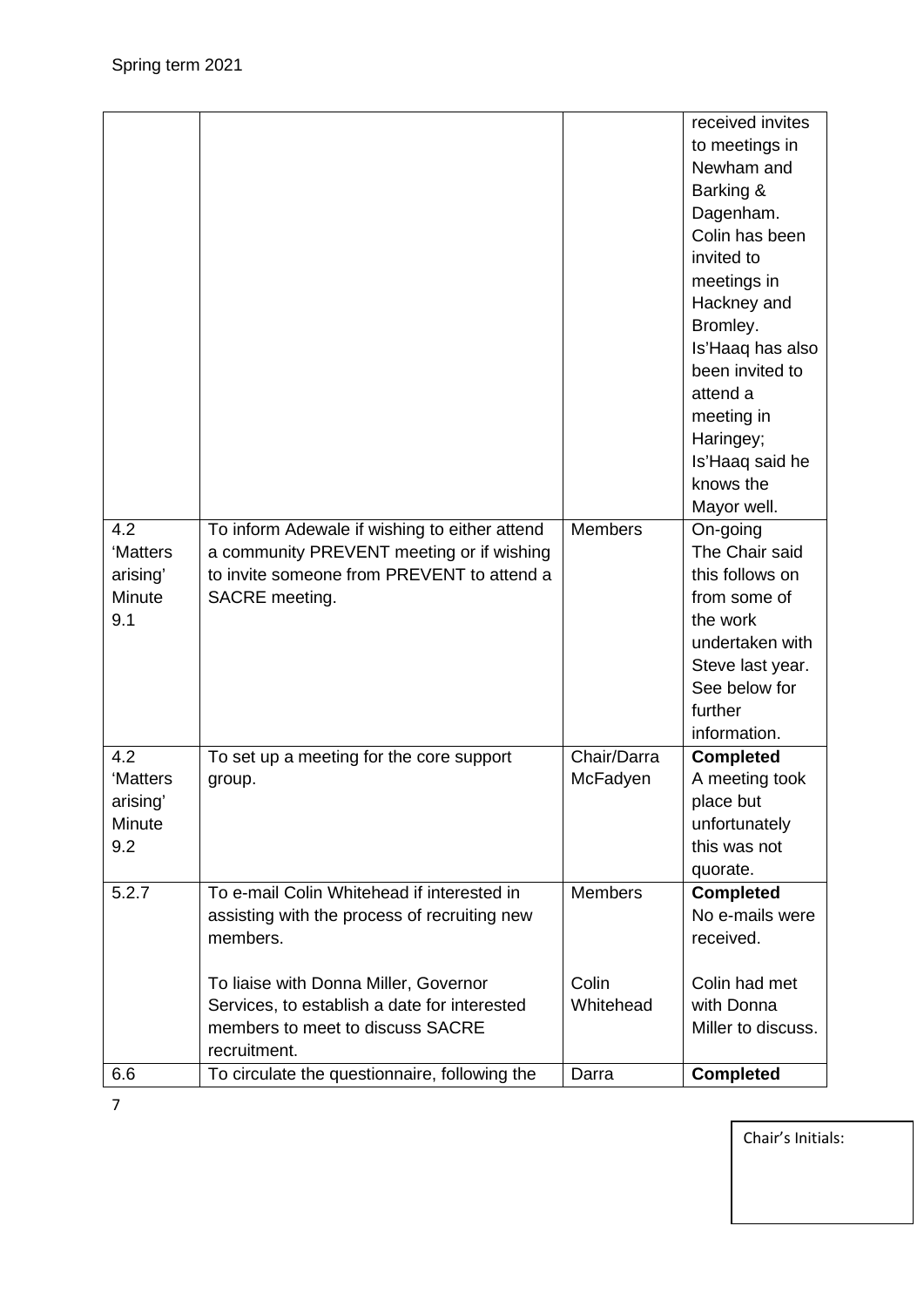|      | launch of the syllabus.                                                                                                                                                                                                                          | McFadyen                | See below for<br>further<br>information.                                             |
|------|--------------------------------------------------------------------------------------------------------------------------------------------------------------------------------------------------------------------------------------------------|-------------------------|--------------------------------------------------------------------------------------|
| 6.11 | To send to the Chair and Darra McFadyen, a<br>list of Teachers who have expressed an<br>interest in joining SACRE.                                                                                                                               | Is'Haaq Jasat           | C/forward                                                                            |
| 6.13 | To request RE Today to confirm how many<br>schools had uploaded the syllabus launch.                                                                                                                                                             | Darra<br>McFadyen       | <b>Completed</b><br>See below for<br>further<br>information.                         |
| 7.1  | To contact the Faith and Belief Forum to<br>explore the types of support they can offer to<br>schools.                                                                                                                                           | Darra<br>McFadyen       | C/forward.<br>See below for<br>further<br>information.                               |
| 7.3  | To e-mail Colin, Ruth, Is'Haaq, Zia and<br>Adewale with a suggested date to meet next<br>week, to discuss the annual report and to<br>enable further reporting to members in<br>January, 2021.                                                   | Darra<br>McFadyen       | <b>Completed</b><br>This is uploaded<br>to the Hub and<br>appears on this<br>agenda. |
| 8.1  | To request Donna Miller, Governor Services,<br>to send schools, the link to the themes for<br>Holocaust Memorial Day.                                                                                                                            | Darra<br>McFadyen       | <b>Completed</b><br>See below for<br>further<br>information.                         |
| 10.1 | To review the minutes as quickly as possible,<br>following receipt of the draft minutes from the<br>Clerk and to request Donna Miller at<br>Governor Services, to upload these to<br>Governor Hub within 15 working days of the<br>meeting date. | Chair/Darra<br>McFadyen | On-going                                                                             |
| 10.2 | To review the number of Hindu<br>representatives within the Constitution.                                                                                                                                                                        | Darra<br>McFadyen       | C/forward<br>See below for<br>further<br>information.                                |

**Minute 4.2 'Matters arising' Minute 8.1.6**: The Chair looks forward to hearing feedback from members who will attend the SACRE meetings in other Boroughs, adding that it will be beneficial to make comparisons.

**Minute 4.2 'Matters arising' Minute 9.1:** Adewale is waiting to hear if members would like a member of the PREVENT team to attend a meeting. In response, the Chair said Darra would liaise with members and respond to Adewale with suggested dates. **Action: Darra McFadyen**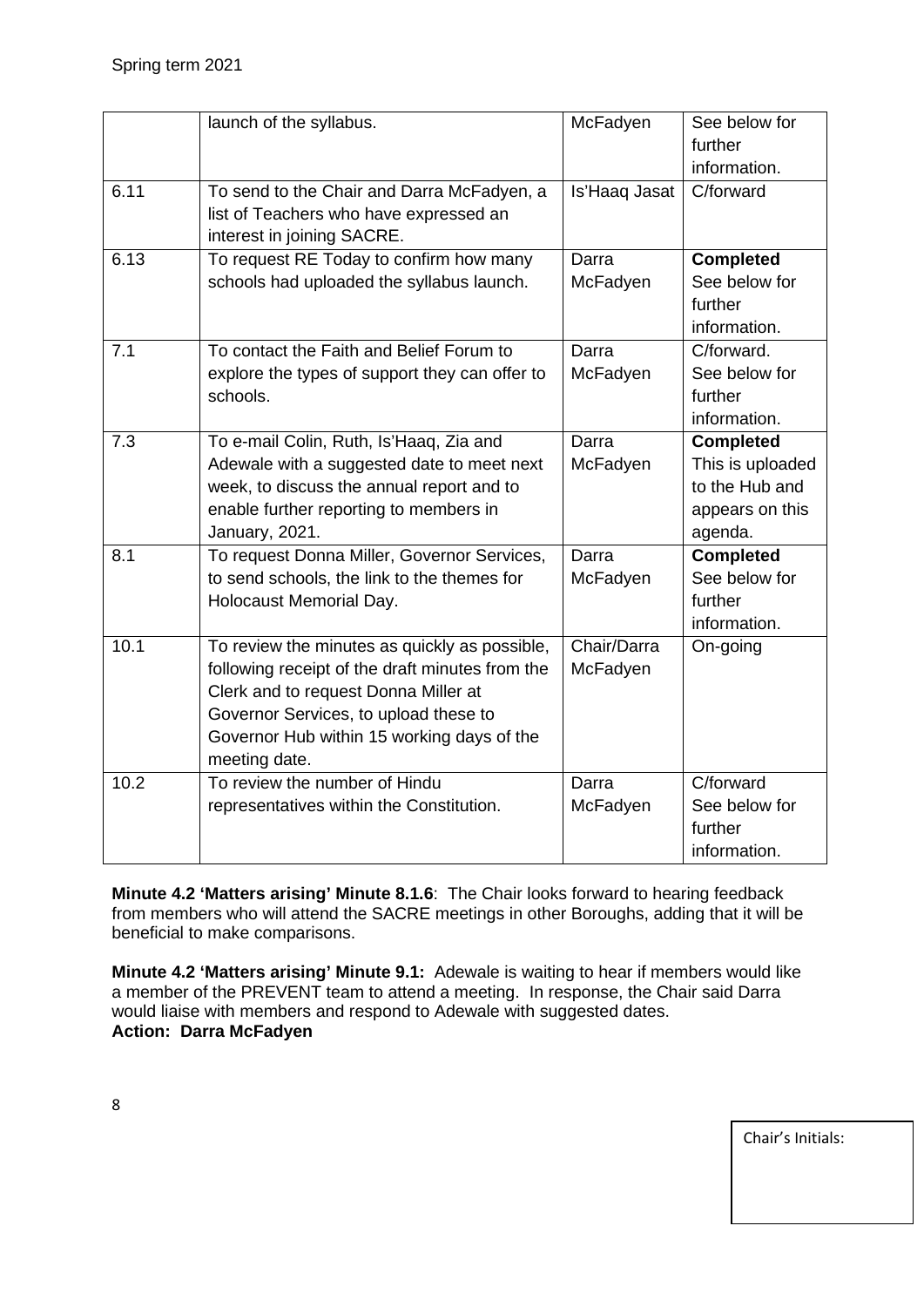**Minute 6.6 – 'To circulate the questionnaire, following the launch of the syllabus.':**  Darra confirmed this is on the Hub. David Kilgallon had advised that at the moment, further responsibility should not be imposed on colleagues and the questionnaire, therefore, should not be circulated. The Chair referred to the Prime Minister announcing that schools would not return before 8 March and this may be subject to further delay. The suggestion is to possibly wait until after Easter before progressing this. Darra agreed with this proposed course of action.

Is'Haaq said there may be a delay in the launch of the new curriculum. There are no exams taking place this year and information is still awaited from the DfE (Department for Education) and Ofqual regarding assessments.

The Chair suggested perhaps talking to David Kilgallon and providing schools with more of a breathing space regarding the implementation of the new syllabus.

Is'Haaq suggested organising a meeting with Darra and Secondary Head Teachers. **Action: Darra McFadyen**

**Minute 6.13 – Uploading of the syllabus launch:** In response to the Chair asking, of the 38 schools that had uploaded this, how many were maintained or were an Academy, Darra said RE Today will know this but she believes this comprised nearly all Local Authority schools and some Academies.

#### **Action: Darra McFadyen**

**Minute 7.1:** Darra did not attend the last Faith and Belief Forum. Their resources are very good and these are uploaded to their Hub; this is not Governor Hub. Is'Haaq said he had attended the meeting and the resources are centralised for teachers to access. **Action: Darra McFadyen**

**Minute 8.1:** Donna Miller, Governor Services had undertaken a lot of work around HMD (Holocaust Memorial Day). The invite was sent to all schools on Donna's contact list and also, it is believed, to all Head Teachers. The Chair referred to a programme on national TV yesterday evening, where Lilley Egbert, holocaust survivor, was speaking about the holocaust; Lilley is also a COVID survivor. Lilley Egbert had been our guest Survivor at our first schools HMD event.

The Chair wished to thank everyone who joined the feed which was put together as a virtual offering prior to this meeting. The Chair referred to the Anne Frank memorial tree being located in the 'hard hat' area of the Town Hall site and therefore being currently inaccessible.

**Minute 10.2:** Darra believes there is one Hindu member on the constitution and that this is perhaps better than most other SACREs. The SACRE constitution will be reviewed at the AGM (Annual General Meeting). This will also include membership representation and consultation can take place with Donna Miller at Governor Services to support this. The Chair referred to Tara being a representative of a large Hindu Temple near Whipps X but that now, there are different interpretations of followings. Members need to carefully consider that if by only having a Hindu representative, this may be disenfranchising other members of the community. In response, Tara said this was a valid point which should be reviewed. The Chair said, when reviewing representation within group A, members should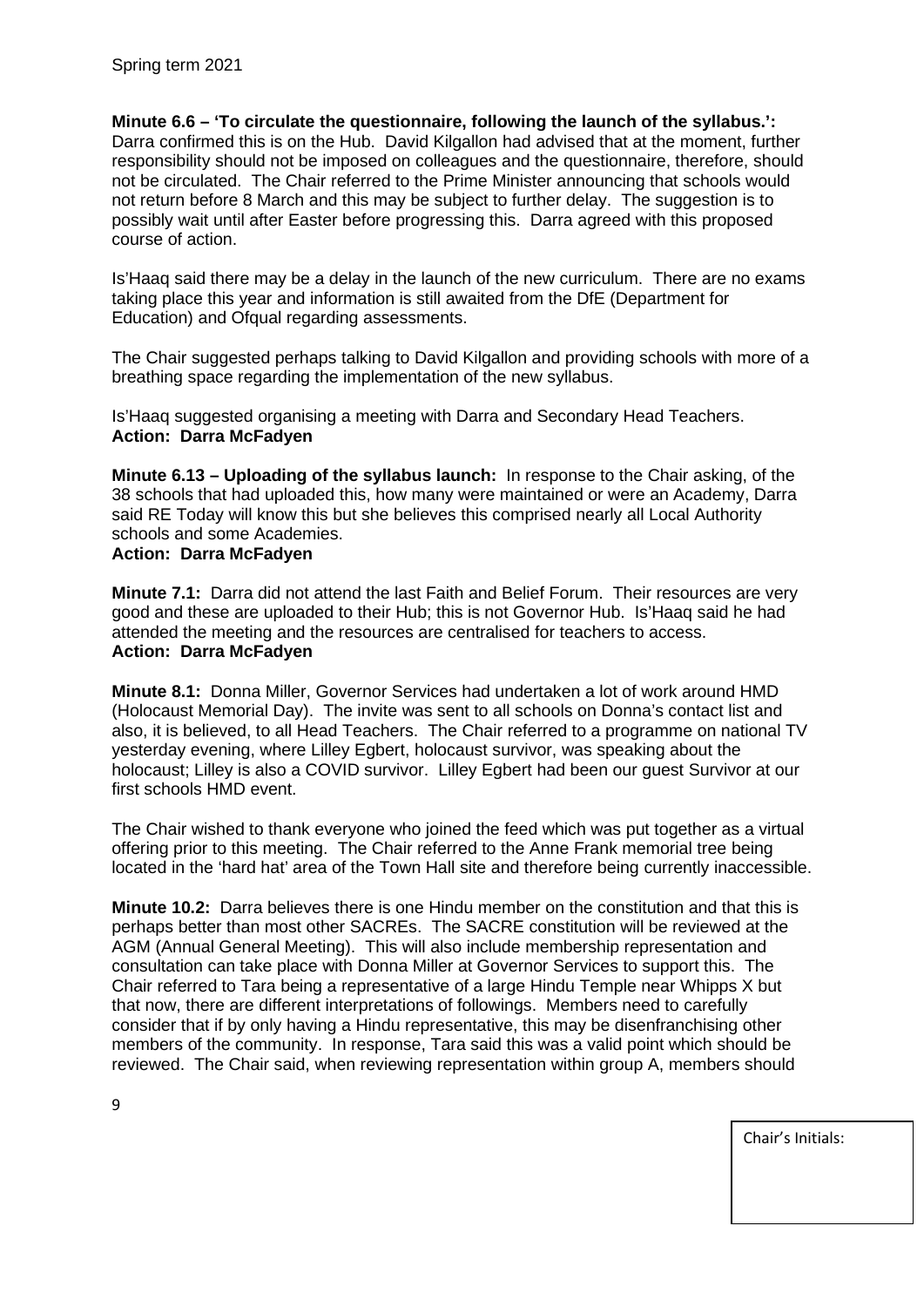look at re-focussing some of the group C representatives; this is in respect of teachers. This should be reviewed in the summer, prior to the AGM.

4.3 Minutes of the meeting held on 8 December 2020

The Chair said day-time meetings are difficult for some members and consequently this meeting was not quorate.

These were **agreed** as a true and accurate record subject to the following amendments.

- 1. *These should be referred to as a record of discussion as the meeting was not quorate.*
- 2. *To record that Cllr Zia Uddin had sent apologies.*
- 4.4 Matters arising

All 'matters arising' were addressed.

# **5. Membership, recruitment and Attendance**

- 5.1 Confirmation of membership (Constitution and membership list attached)
- 5.2 Agreement of recruitment methods per group<br>5.3 Review of meeting attendance (Attendance in
- Review of meeting attendance (Attendance information attached)
- 5.4 Agreement of actions for contacting non-attendees per group

The Chair delegated agenda items 5.1 to 4.5 (discussed collectively) to Colin who has undertaken a lot of work in relation to this.

As recorded in minute 1.3 above, those members who have not attended for some time would be contacted to establish if they wish to continue their membership.

The confirmation of vacancies per group ties in with members who have not attended, e.g. Group A – Muslim membership – some of these members have not attended for some time. Additionally the Chair has been working on recruiting members of the CofE group.

It was **agreed** that all members who haven't attended for some time, should receive a letter asking them to confirm if they wish to continue their membership and to then enable these vacancies to be filled. In addition to the existing vacancies, there are approximately 20 members who haven't attended on a regular basis. Cllr Sweden said Fr Alex Summers has been working out of the Borough for a year but will soon be returning to work in Waltham Forest.

Colin said this is about how, as a group, we agree recruitment methods. It was suggested that in the letter sent to relevant members, to emphasise that if unable to attend, the respective member can request a colleague from their organisation to attend on their behalf; this would be allowed for most of the groups.

Colin referred to the current composition which he shared on screen with members; the following was noted.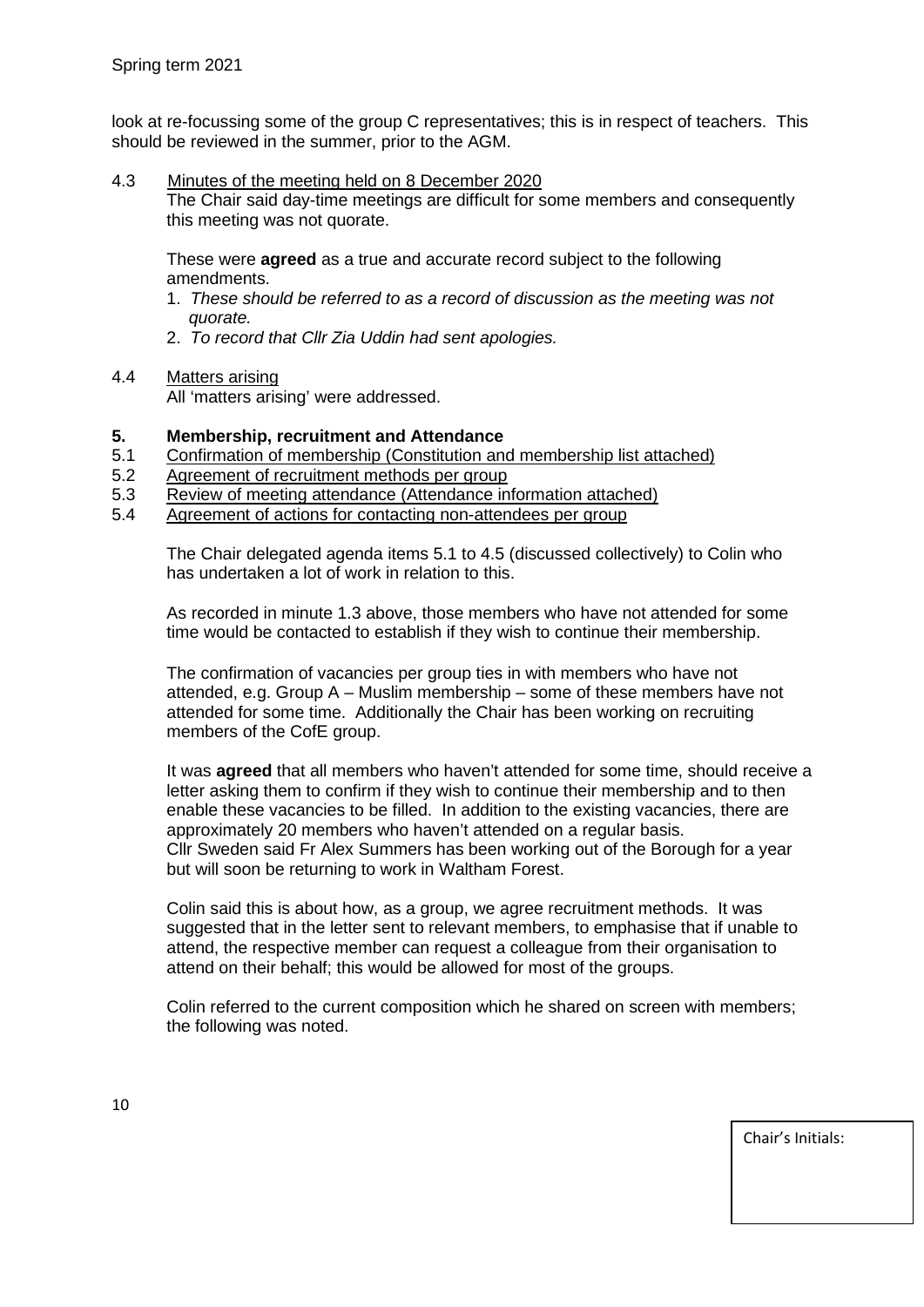## Group A

There are no representatives from the African Caribbean Free Church. In response, Adewale said this Church is growing in the Borough and there are reputable people that could be approached to join.

## **Action: Adewale Akano**

Bah'hai was discussed as being part of Group A and members unsure if there is a Bah'hai community in Waltham Forest. Darra suggested that those members attending SACRE meetings outside of Waltham Forest, could ask if they have representation from the Bah'hai community.

Members were unsure if the Free Church was linked to other communities within Waltham Forest. Cllr Sweden said this is a separate organisation and he referred to a Council Officer, who has a theology degree, who may express an interest in joining the SACRE. This person may also be able to represent Free Churches or to suggest someone who might.

#### **Action: Cllr Sweden**

Is'Haaq will follow up with anyone from the Muslim faith who may be interested in joining the SACRE and will liaise with Colin.

## **Action: Is-haaq Jasat**

Darra spoke about looking to recruit female representatives. Colin and Ruth agreed this should be explored and Is'Haaq said he would look into this. Ruth said the SACRE needs members who are interested in the teaching that is shared with young people in the Borough and this sort of diversity would be positive.

## Group B

The present Bishop of Loughborough has been appointed and will become the Bishop of Chelmsford and join us sometime in the spring/early summer. Bishop Guli is the first woman to hold this senior post in the Church of England. It is likely she will wish to make changes to how the Diocese is managed and her appointment will inevitably bring changes.

## Group C

Donna Miller had contacted teacher organisations in the Borough and Darra has contacted teachers who have expressed an interest in joining and who have attended meetings as observers.

## **Action: Darra McFadyen**

#### Group D

This comprises Councillors. Cllr Sweden suggested that Cllr Gerry Lyons could be approached with regard to the vacancy for a Roman Catholic representative. Ruth said the job of a Councillor on the SACRE is one role and that it is unfair to assign those representatives an additional role. This should either be a Councillor who is representing the Council or one who is representing a faith group. The Chair supported Ruth's comments.

*[Due to internet problems, Paul Braham left the meeting at 18.56. The meeting remained quorate.]*

11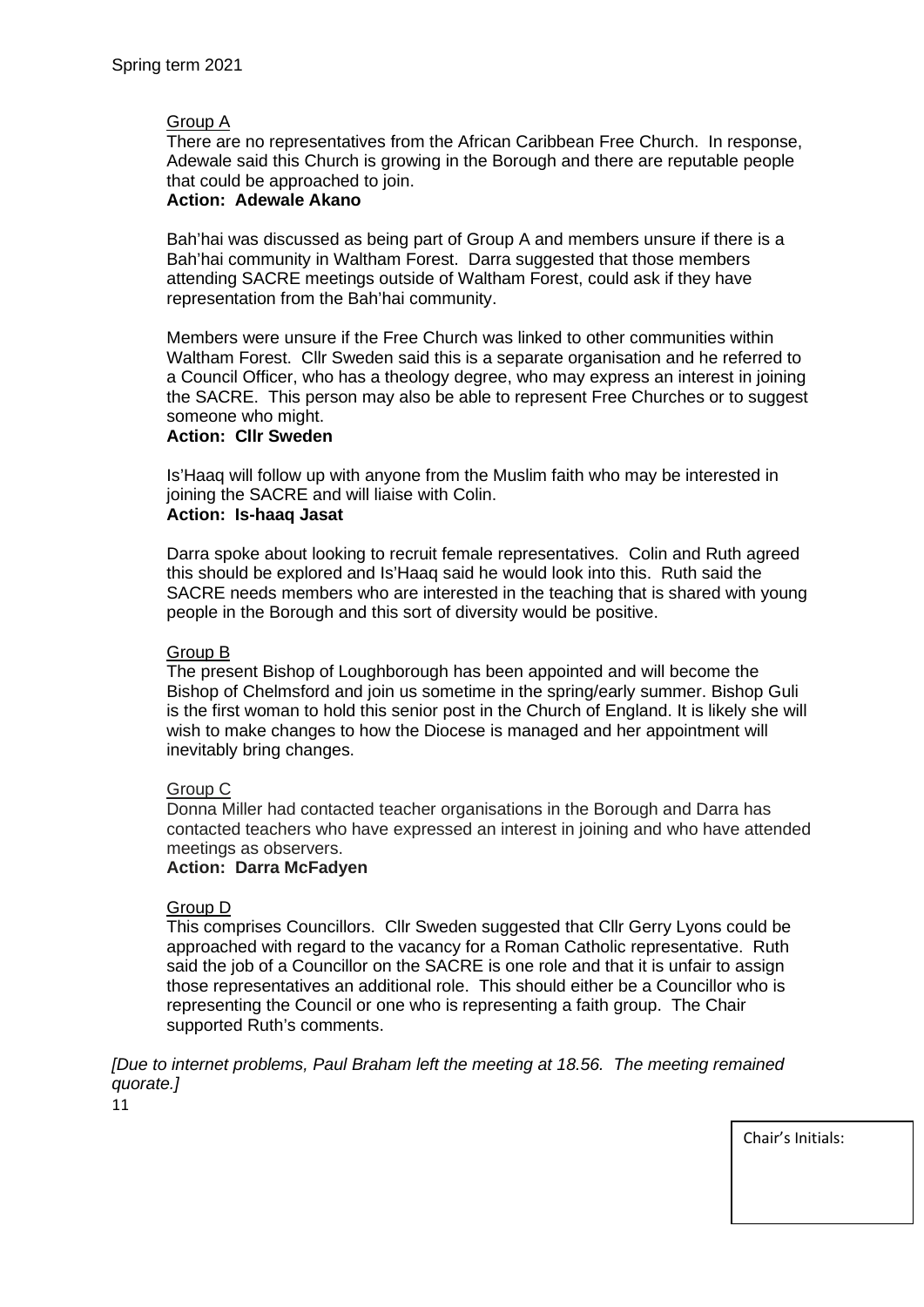Colin summarised that in terms of recruiting members, a number of people will send him an e-mail with information relating to prospective members, which he will forward to Donna Miller to progress. Additionally and as discussed earlier, those members who have not attended for some time, will be written to, seeking confirmation of whether or not they wish to attend meetings and if not, their membership will cease. **Action: Colin Whitehead**

The Chair will discuss membership with a representative in the Romanian Church and he would also make contact with the Greek Church despite in the past, not succeeding in getting someone to attend meetings. **Action: Chair**

Tara will make contact with someone from the Bah'hai community. **Action: Tara Khare**

**Standing agenda item: To regularly review the progress regarding membership.**

#### **6. HMD (Holocaust Memorial Day) Observation**

The Chair expressed his gratitude to everyone who had contributed to the film which was shown at 5 p.m., prior to this meeting; this was shown on YouTube. **Action: Members**

Approximately three years ago, the SACRE had taken on the role of organising a HMD to ensure that this took place. The Chair suggested, moving forward, to ask the Arts and Leisure department to take some responsibility for organising this as it is understood they have previously supported Diwali and Muslim celebrations.

This was a really good effort and was something very worthwhile. As a Borough, there is a long history of engaging with Eastern European Jews.

The Chair once again, thanked all those who had contributed to HMD.

## **7. Schools Surveys**

As discussed and agreed in minute 4.2, schools have a considerable amount of work to undertake in relation to the current pandemic and therefore this will be deferred.

#### **8. Collective Worship Guidance**

- 8.1 Collective Worship Guidance<br>8.2 Departmental advice on coller
- 8.2 Departmental advice on collective worship during National Lockdown<br>8.3 Local Authority/ SACRE advice to schools and settings on collective v
- Local Authority/ SACRE advice to schools and settings on collective worship

Agenda items 8.1, 8.2 and 8.3 were discussed collectively.

Darra referred to discussion that took place regarding the guidance for Ramadan.

On the Annual Plan, members need to review guidance given to schools on collective worship. This was reviewed in 2018 and was subsequently revised. The current guidance is dated and Colin had made suggestions for the review which are very

12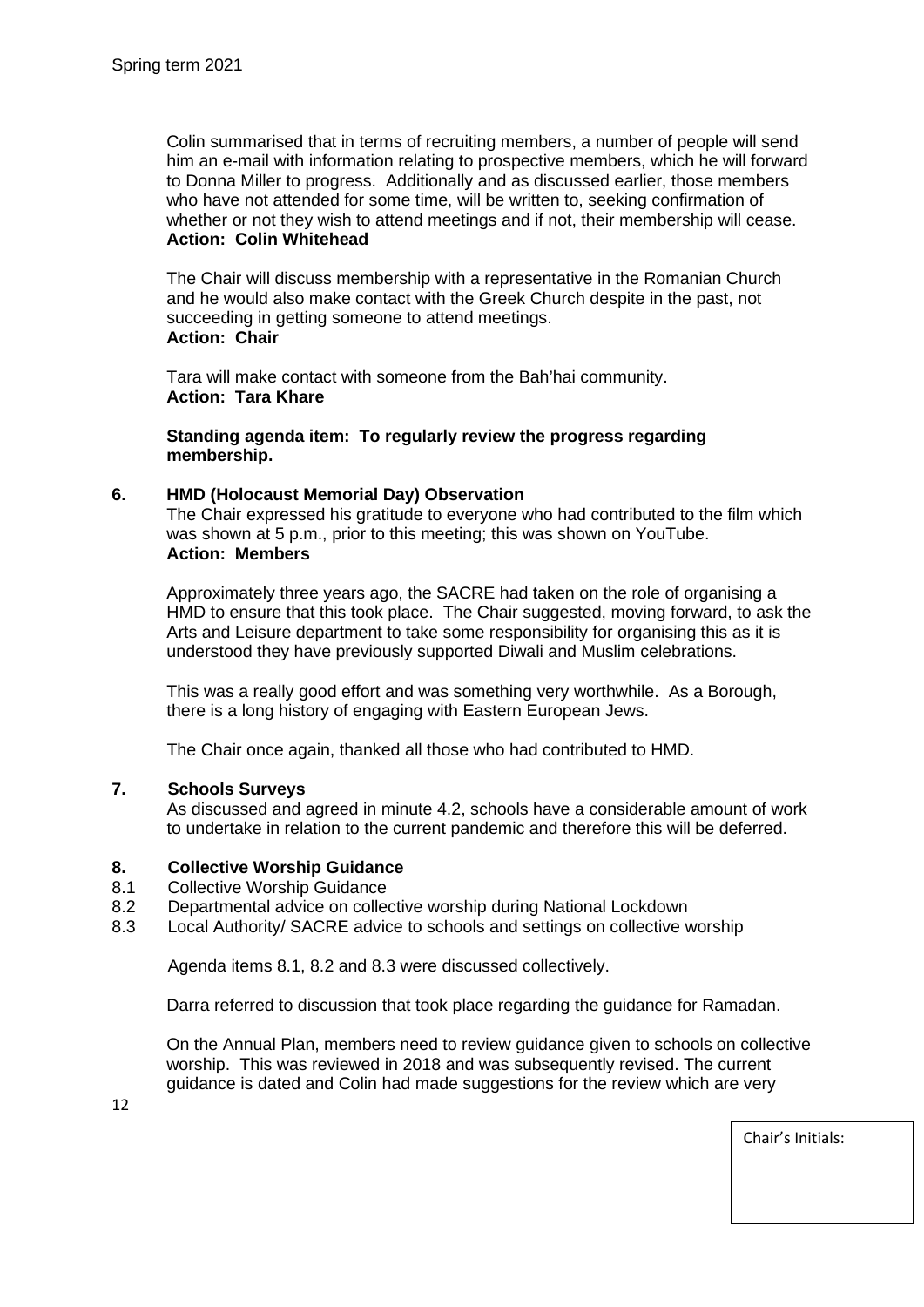much welcomed. Colin has suggested cutting down the bulk of the text and concentrating on what schools need; additionally, to include appendices. The guidance should be clear about what collective worship means.

Darra suggested convening another Working Party to review the suggestions made by Colin and Is'Haaq, also. To then finalise the guidance and present it at the next meeting. Is'Haaq added that guidance can change quickly.

Colin said schools must be asked if this is a document they find useful. Darra said this could be uploaded to the Hub and also circulated to teachers for comments. It is important to have these documents available for schools to review.

Darra has asked Lindsay Jackson from the Local Authority or her colleague, Fearne Edwards, to attend the next SACRE meeting in March, to discuss the sharing of information with schools. Fearne, if attending that meeting, will talk about the mechanism of circulating information to schools. Darra will send the documents to Fearne to upload to the Hub accessed by schools.

Is'Haaq suggested, on behalf of the SACRE, to compile, as a sign of community cohesion, a short video for the Christian and Muslim communities.

Cllr Sweden suggested, in terms of collective worship, that it may be possible to produce an exemplar of what is discussed in the policy documents.

Colin said one dilemma for schools, is how to make collective worship open to all.

#### **Action: Members**

It was noted that the DfE has said nothing about collective worship as part of remote learning.

Ruth referred to the video mentioned by Is'Haaq and that the remit of what the SACRE is here to do, doesn't include the things Is'Haaq has suggested. There is nothing to stop the SACRE members getting together to do this but there would be concern that spring is classically a time for many festivals. This is opening up a significant area that is not within the SACRE's remit; HMD is a specific day. Ruth said she doesn't believe members should explore this further. Darra said it would be great to have a video to show collective worship and to clarify that, on no account, is this about the religious ceremony.

*[Tara Khare and Is'Haaq Jasat left the meeting at 7.30 p.m. The meeting remained quorate.]*

#### **Action: Members**

Mike referred to when he was working in a CofE school and that whilst he was the only teacher on the Worship committee, there was also a wide range of teachers and students from a wide range of faiths. Collective worship was discussed and how to make this inclusive. Broadly Christian values are human values. Mike suggested starting from this point and including this within the guidance, i.e. to use human values as a starting point and to give consideration to this in those terms.